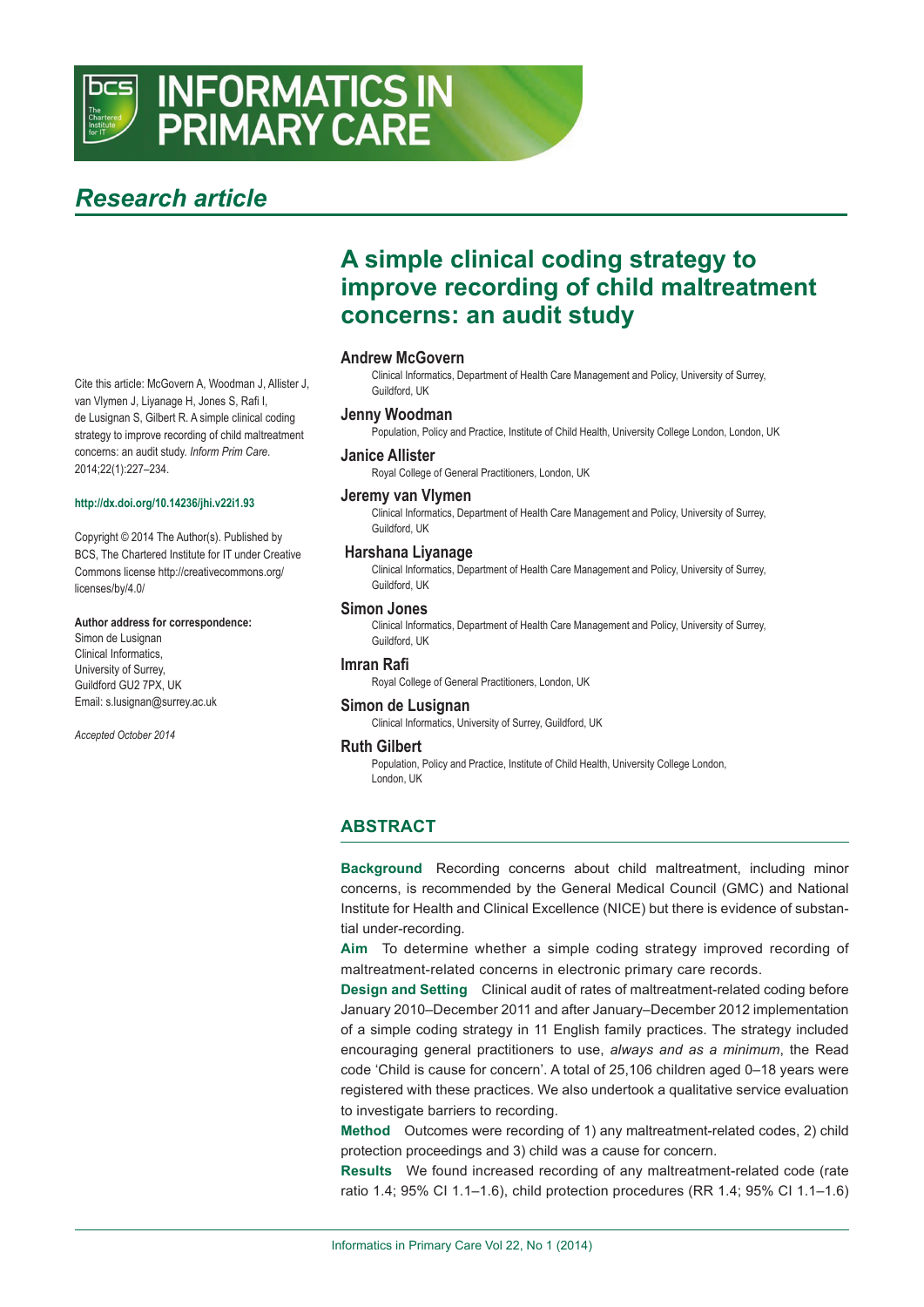and cause for concern (RR 2.5; 95% CI 1.8–3.4) after implementation of the coding strategy. Clinicians cited the simplicity of the coding strategy as the most important factor assisting implementation.

**Conclusion** This simple coding strategy improved clinician's recording of maltreatment-related concerns in a small sample of practices with some 'buy-in'. Further research should investigate how recording can best support the doctor–patient relationship.

**Keywords**: child abuse, clinical audit, clinical coding, informatics, interdisciplinary communication

**How this fits in** Recording concerns about child maltreatment, including minor concerns, is recommended by the General Medical Council (GMC) and National Institute for Health and Clinical Excellence (NICE), but there is evidence of substantial underrecording. We describe a simple clinical coding strategy that helped general practitioners to improve recording of maltreatment-related concerns. These improvements could improve case finding of children at risk and information sharing.

## **INTRODUCTION**

Child safeguarding (Box 1) includes the recording of concerns and information about vulnerable children in the child's medical record.**1** There is substantial under-recording of child maltreatment and maltreatment-related concerns in primary care records,**2,3** which places children at increased risk of harm.**4–6** Recording of concerns underpins sharing of information between practitioners, failure of which is highlighted repeatedly as an important factor contributing to serious adverse outcomes.**7** The NICE**8** and the GMC**9** recognise that there is a spectrum of concerns that includes minor concerns. Their guidelines emphasise recording the whole spectrum of concerns. However, clinicians are apprehensive about how recording is perceived by parents and children and the impact of this on the patient–doctor relationship.**<sup>3</sup>**

## **Box 1 Definition of child safeguarding**

In England, child safeguarding is defined by statutory guidance**10** as comprising:

- protecting children from maltreatment;
- preventing impairment of children's health or development;
- ensuring that children grow up in circumstances consistent with the provision of safe and effective care, and
- taking action to enable all children to have the best outcomes.

England has a registration-based system for primary care with patients permanently registered with just one practice. Primary care notes are universally computerised with records made at the time a patient is seen,**11** although other information from test results and letters is often added to the computerised record outside the consultation. Data entered into the patient record are either coded (a process of assigning a clinical code to the patient record with associated values) or entered as free-text. In current clinical systems only coded data are searchable. Therefore, careful clinical coding of maltreatment concerns is essential to allow a cumulative picture of concerns to emerge and for any kind of proactive management of patients who prompt concern. Good record keeping is also key for effective sharing of child maltreatment concerns.**<sup>12</sup>**

With the aim of improving coding of maltreatment-related concerns in general practice as recommended in NICE guidance,**8** we developed a simple coding strategy (Figure 1) using consensus methods with general practitioners (GPs) from 11 practices in England.**3** Here, we report the results of an audit comparing the rate of coding of concerns before and after implementation of the coding strategy in these practices. We also conducted a process evaluation that elicited feedback from practitioners on the potential barriers and facilitators for implementing the change in recording practice.

## **METHODS**

The characteristics of the 11 English practices instigating the intervention have been reported previously;**3** importantly, selection of these practices was based on identifying a 'GP lead' with known interest in either child protection or other relevant expertise, who could lead the implementation in their primary care practice.

## **Implementing the coding strategy**

The consensus developed coding strategy was implemented in January 2012 (Figure 2). Participating practices were sent implementation packs in mid-November 2011 to enable preimplementation training and dissemination to members of the practice by GP leads. The implementation pack contained a letter summarising the study progress, a feedback form, a short presentation explaining the coding strategy and detailing the baseline rate of recording maltreatment-related codes.

As part of the coding strategy GPs were asked to use, *always and as a minimum*, the 'Child is cause for concern' Read code to document all maltreatment related concerns.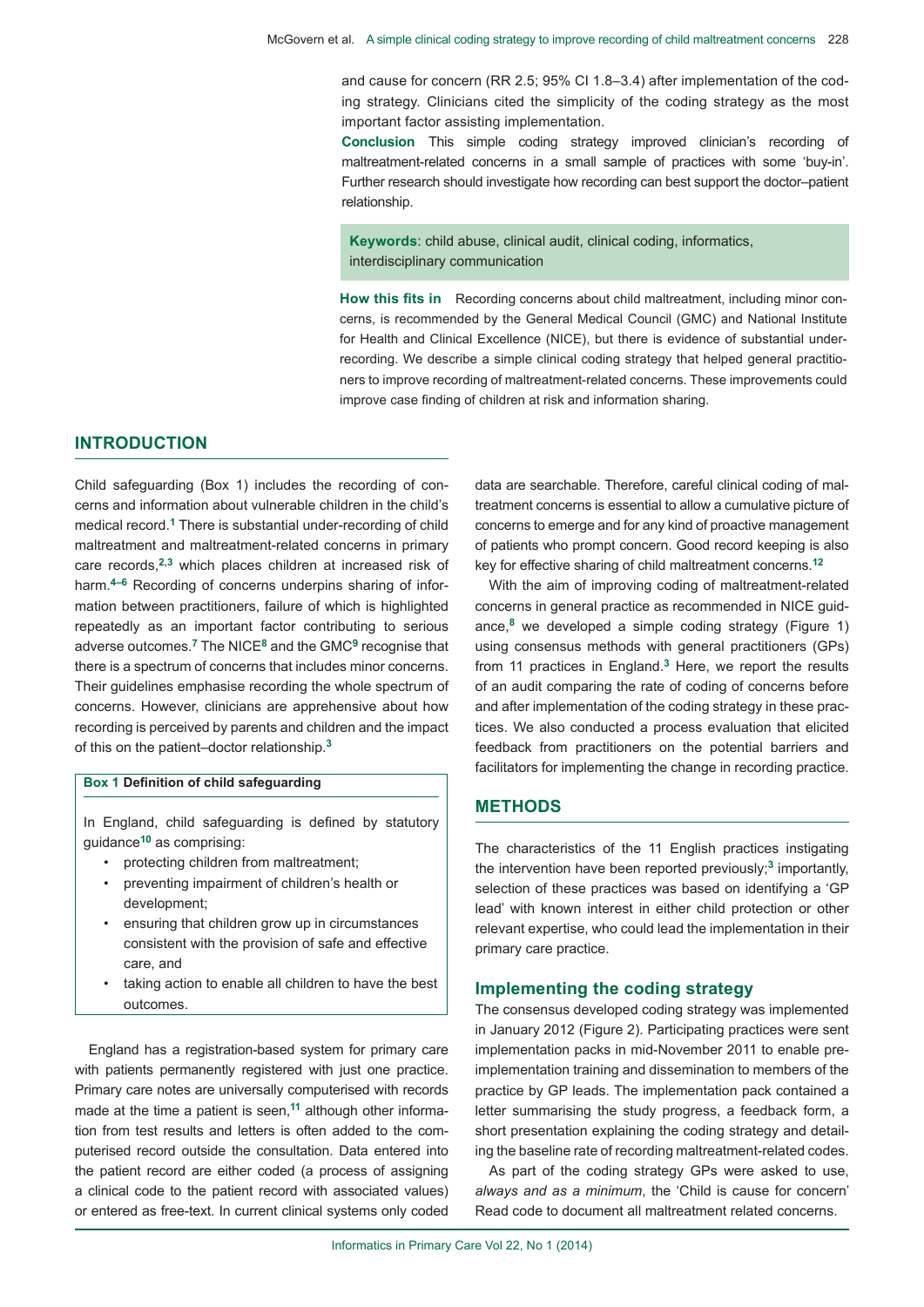

**Figure 1 The simple coding strategy implemented. The solid lines represent the recommended minimum code use. Figure adapted from Ref.3**



**Figure 2 Flowchart diagram of the simple coding intervention and data collection methods.**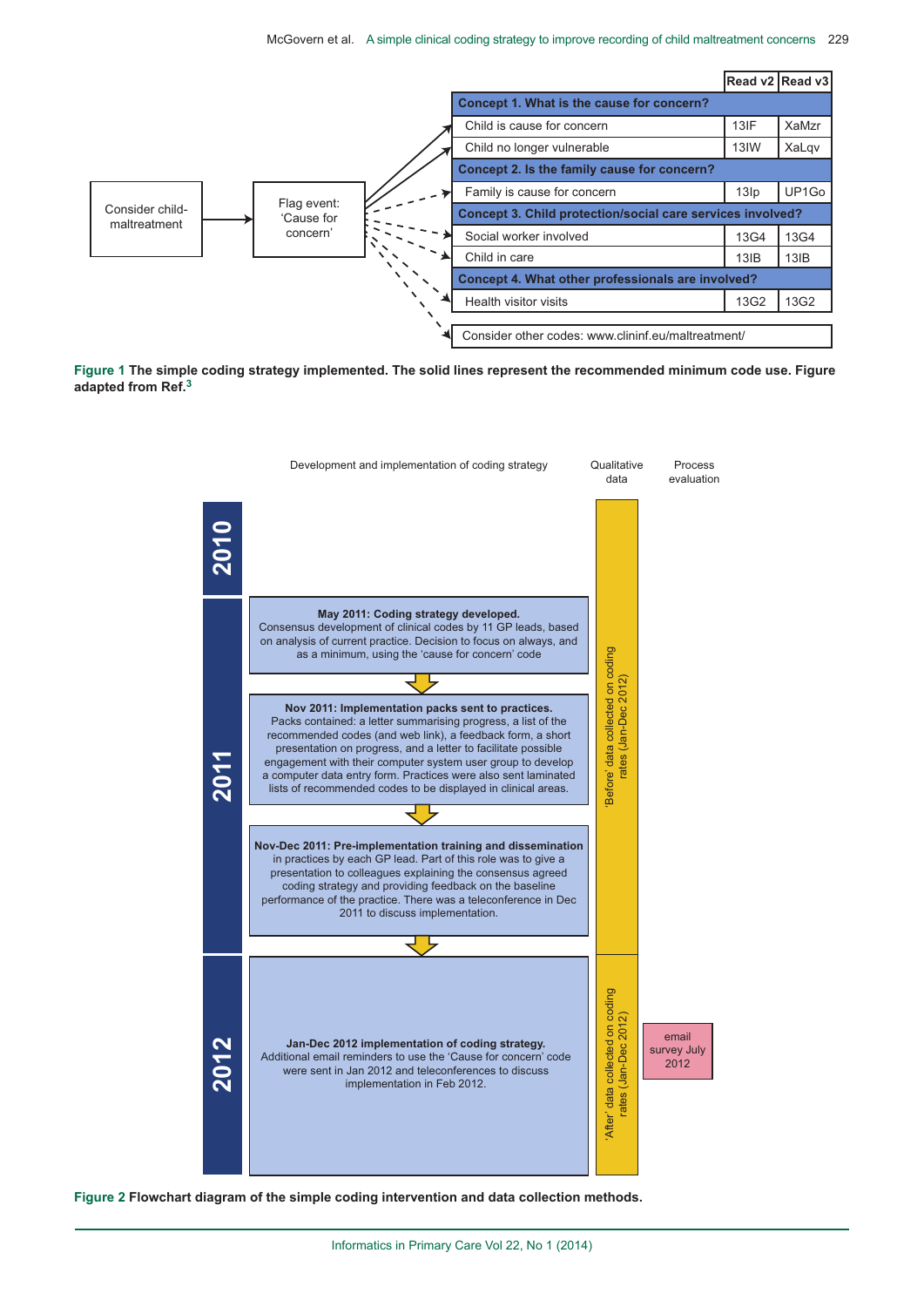## **Measuring rates of coded maltreatmentrelated concern**

We calculated the average rate of coded maltreatmentrelated concerns per year before implementation in the 11 practices, based on rates in each of two years (January 2010–December 2011). The 'before implementation' rates were compared with the rate of coded concerns in the 12 months following implementation (January–December 2012).

In England, most primary care data are recorded using the hierarchical Read coding system version 2, though a substantial minority of practices use read Clinical Terms version 3.**<sup>13</sup>** For our analysis we mapped all the codes to their read two equivalent (mappings available from [http://www.clininf.eu/mal](http://www.clininf.eu/maltreatment/)[treatment/\)](http://www.clininf.eu/maltreatment/). A total of 350 relevant read codes were identified for extraction and analysis. The complete code list is provided in supplementary file 1 (SF1). The three outcome measures were recording as follows.

- 1. Any maltreatment-related code including the subgroups described below; a total of 350 relevant Read codes [SF1 and Table 1(a) and (b)].
- 2. Any child protection procedure; a total of 24 codes [SF 1 and Table 2(a) and (b)].
- 3. Any cause for concern code (SF 1 and Table 3); 1 code entitled 'Child is cause for concern' (SF1 and Table 3).

All patients under 18 who were permanently registered at the practices at the date of download in Dec 2012 were included in the analysis, even if they had not been registered throughout the whole period of the study. We excluded children who had been registered previously but had left the practice before the date of data download. Relevant anonymised recorded data (maltreatment-related codes, patient gender; registration date with the practice and patient age in years) were extracted using Morbidity Information Query and Export Syntax (MIQUEST).

We calculated the rate of maltreatment-related code recording per 1000 person years of risk, and an adjusted rate standardised for age and gender with 95% confidence intervals. A child could only be counted once in the numerator for each calendar year. Coding rates were, therefore, defined as the number of children with one or more maltreatment-related codes recorded per 1000 person years at risk in one calendar year. We took the mean rate for 2010 and 2011 as the rate for the period before the intervention.

We calculated adjusted rate ratios based on the rate after implementation divided by the rate before implementation. Where rate ratio 95% confidence intervals do not cross parity, we assume the rate difference to be statistically significant.

## **Process evaluation**

Understanding the extent to which practices were exposed to the coding strategy and the extent to which the audit ran as intended (programme fidelity) are important elements of clinical audit and evaluation. Feedback on the approach used to implement the change was collected from GP leads via a teleconference in Feb 2012 and a questionnaire sent out by email in July 2012.

## **RESULTS**

Of the original 11 practices invited to participate one practice was excluded from the final analysis because there was no lead to implement the coding strategy after the GP lead left the practice. The included practices were geographically spread across England, but there was a majority in the major population centres of London and the South East (Table 1). The complete characteristics of these practices have been described in detail elsewhere.**3** The included practices used a range of primary care software: three practices used EMIS LV; one practice EMISWEB, three practices INPS Vision, one practice Isoft Synergy and two practices TPP SystmOne.

| <b>Practice</b><br>code | <b>Region</b> | <b>IMD</b> score<br>(2010) | <b>IMD decile</b> | <b>Audit lead</b><br>remained | <b>Included for</b><br>analysis |
|-------------------------|---------------|----------------------------|-------------------|-------------------------------|---------------------------------|
| P1                      | North East    | 47.6                       | 1st               | Yes                           | Yes                             |
| P <sub>2</sub>          | Midlands      | 19.5                       | 5th               | Yes                           | Yes                             |
| P <sub>3</sub>          | East          | 25.5                       | 4th               | No                            | Yes                             |
| P <sub>4</sub>          | London        | 23.7                       | 4th               | Yes                           | Yes                             |
| P <sub>5</sub>          | South East    | 39.3                       | 2nd               | Yes                           | Yes                             |
| P <sub>6</sub>          | South East    | 3.61                       | 10th              | Yes                           | Yes                             |
| P7                      | South East    | 7.3                        | 9th               | Yes                           | Yes                             |
| P <sub>8</sub>          | South East    | 4.42                       | 10th              | Yes                           | Yes                             |
| P <sub>9</sub>          | South East    | 11.6                       | 7th               | Yes                           | Yes                             |
| P <sub>10</sub>         | London        | 29.4                       | 3rd               | No                            | No                              |
| P <sub>11</sub>         | London        | 19.3                       | 5th               | Yes                           | Yes                             |

| Table 1 Details of the primary care practices included in the study. IMD = index of multiple |  |  |
|----------------------------------------------------------------------------------------------|--|--|
| deprivation                                                                                  |  |  |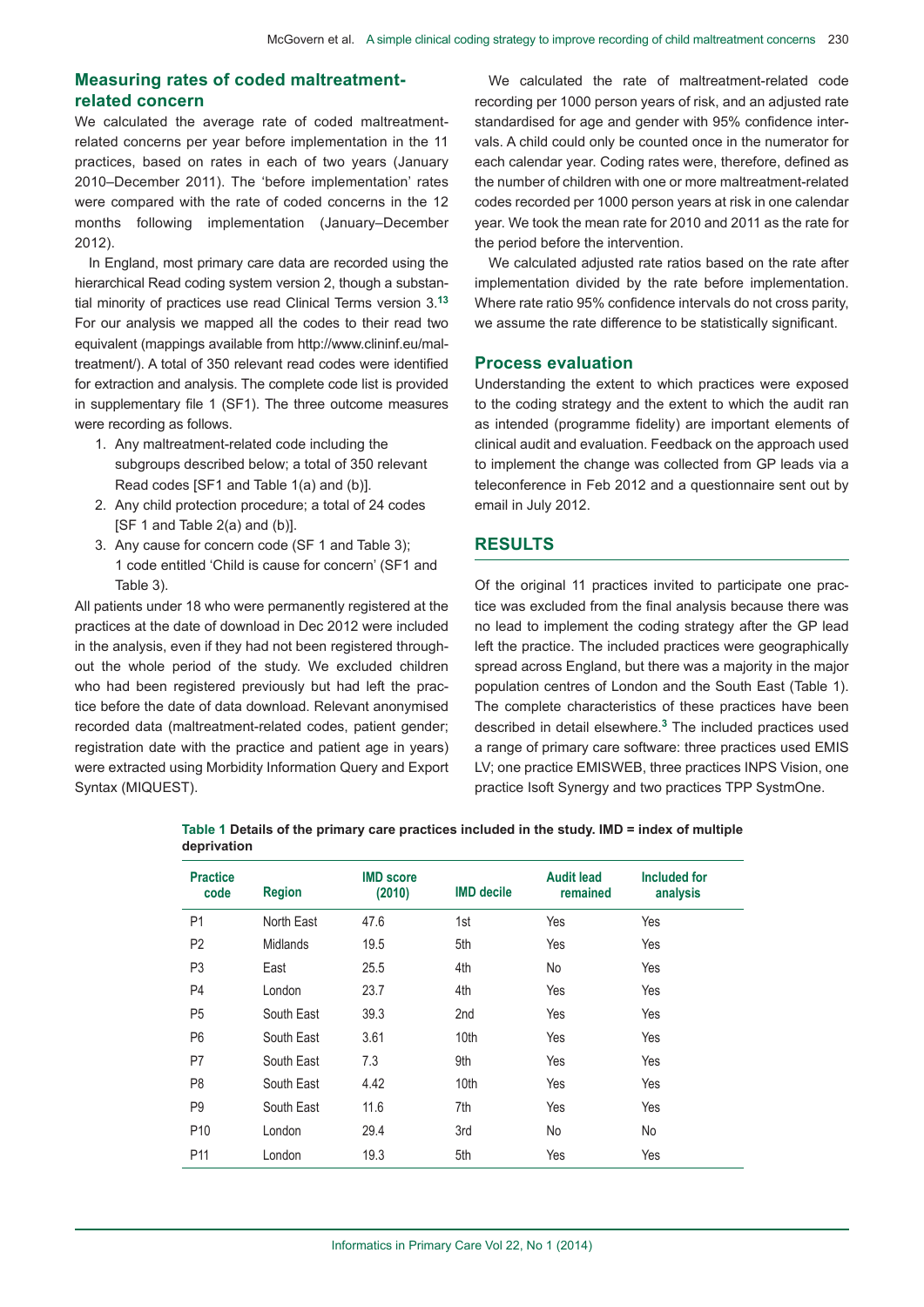A total of 25,106 children were included; 20,975 children (36,140 person years) before the intervention and 21,783 children (19,560 person years) after the intervention. The age–gender profile of the population of children included were similar for the before and after intervention periods.

## **Quantitative findings**

During the two years before the intervention 309 children had one or more maltreatment-related event recorded in their records (adjusted mean rate per year 9.1 events per 1000 person years at risk; 95% CI 8.0–10.2; Table 2). In the year, following the intervention 226 children had one or more maltreatment-related event recorded (adjusted rate 12.3 events per 1000 person years at risk; 95% CI 10.7–14.2; Table 1). Rates of any maltreatment-related code increased by almost 40% (rate ratio: 1.4, 95% CI 1.1, 1.6; Table 3). The greatest increase was seen in the 'cause for concern' code, especially for the older children (Table 3), although there were also increases in codes relating to child protection procedures following the intervention (Table 3).

### **Process evaluation**

Nine GP leads responded to the process evaluation questionnaire. Seven of these reported disseminating the guidance at a practice meeting. Other methods of dissemination included holding a specific training session, emailing guidance, distributing the information packs and through peer discussion. Six of the lead GPs reported that the majority of the GP within their practice were using the 'Child is cause for concern' read code following the intervention.

The simplicity of the coding strategy was cited as the most important factor in assisting implementation by five of

**Table 2 Number, person years and adjusted rates of coding before and after the simple coding intervention. Rates given are per 1000 person years at risk per calendar year. CI = confidence interval**

|                   | <b>Denominator</b>       |                                | Child with $\geq 1$ maltreatment-<br>related codes per calendar year |                                  | Child with a code reflecting a<br>child protection procedure per<br>calendar year |                                  | Child flagged 'cause for<br>concern' per calendar year |                                  |
|-------------------|--------------------------|--------------------------------|----------------------------------------------------------------------|----------------------------------|-----------------------------------------------------------------------------------|----------------------------------|--------------------------------------------------------|----------------------------------|
|                   | Children (N)             | Person years<br>at risk        | Children (n)                                                         | <b>Adjusted rate</b><br>(95% CI) | Children (n)                                                                      | <b>Adjusted rate</b><br>(95% CI) | Children (n)                                           | <b>Adjusted rate</b><br>(95% CI) |
|                   |                          | Before intervention: 2010-2011 |                                                                      |                                  |                                                                                   |                                  |                                                        |                                  |
| Overall           | 20,975                   | 36,140                         | 309                                                                  | $9.1(8.0-10.2)$                  | 78                                                                                | $2.3(1.8-3.0)$                   | 68                                                     | $2.1(1.6-2.8)$                   |
| $5$<br>years      | 5697                     | 9316                           | 122                                                                  | 14.0 (11.4–17.2)                 | 29                                                                                | $3.6(2.3 - 5.5)$                 | 39                                                     | $4.6(3.2 - 6.6)$                 |
| $5 - 18$<br>years | 15,278                   | 26,824                         | 187                                                                  | $7.0(6.0 - 8.0)$                 | 49                                                                                | $1.8(1.3 - 2.4)$                 | 29                                                     | $1.1(0.7-1.6)$                   |
|                   | After intervention: 2012 |                                |                                                                      |                                  |                                                                                   |                                  |                                                        |                                  |
| <b>Overall</b>    | 21,783                   | 19,560                         | 226                                                                  | 12.3 (10.7-14.2)                 | 66                                                                                | $3.7(2.8-4.8)$                   | 91                                                     | $5.3(4.2 - 6.7)$                 |
| $5$<br>years      | 6468                     | 5286                           | 81                                                                   | $17.4(13.5 - 22.3)$              | 21                                                                                | $4.9(2.9 - 8.0)$                 | 36                                                     | $8.7(5.8 - 12.5)$                |
| $5 - 18$<br>years | 15,315                   | 14.273                         | 145                                                                  | $10.2(8.6 - 12.0)$               | 45                                                                                | $3.2(2.3 - 4.2)$                 | 55                                                     | $3.9(2.9 - 5.0)$                 |

**Table 3 Age and gender profile adjusted rate ratios for recording child safeguarding codes after compared with before the simple coding intervention. CI = confidence interval**

|            | Any child with $\geq 1$ maltreatment-related<br>codes | Any child with $\geq 1$ code reflecting a child<br>protection procedure | Any child coded as 'cause for<br>concern' |  |
|------------|-------------------------------------------------------|-------------------------------------------------------------------------|-------------------------------------------|--|
|            | Adjusted rate ratio (95% CI)                          | Adjusted rate ratio (95% CI)                                            | Adjusted rate ratio (95% CI)              |  |
| Overall    | $1.4(1.1-1.6)$                                        | $1.6(1.1 - 2.2)$                                                        | $2.5(1.8-3.4)$                            |  |
| <5 years   | $1.2(0.9-1.6)$                                        | $1.3(0.8 - 2.3)$                                                        | $1.9(1.2 - 2.9)$                          |  |
| 5-18 years | $1.5(1.2 - 1.8)$                                      | $1.7(1.1 - 2.6)$                                                        | $3.7(2.4 - 5.9)$                          |  |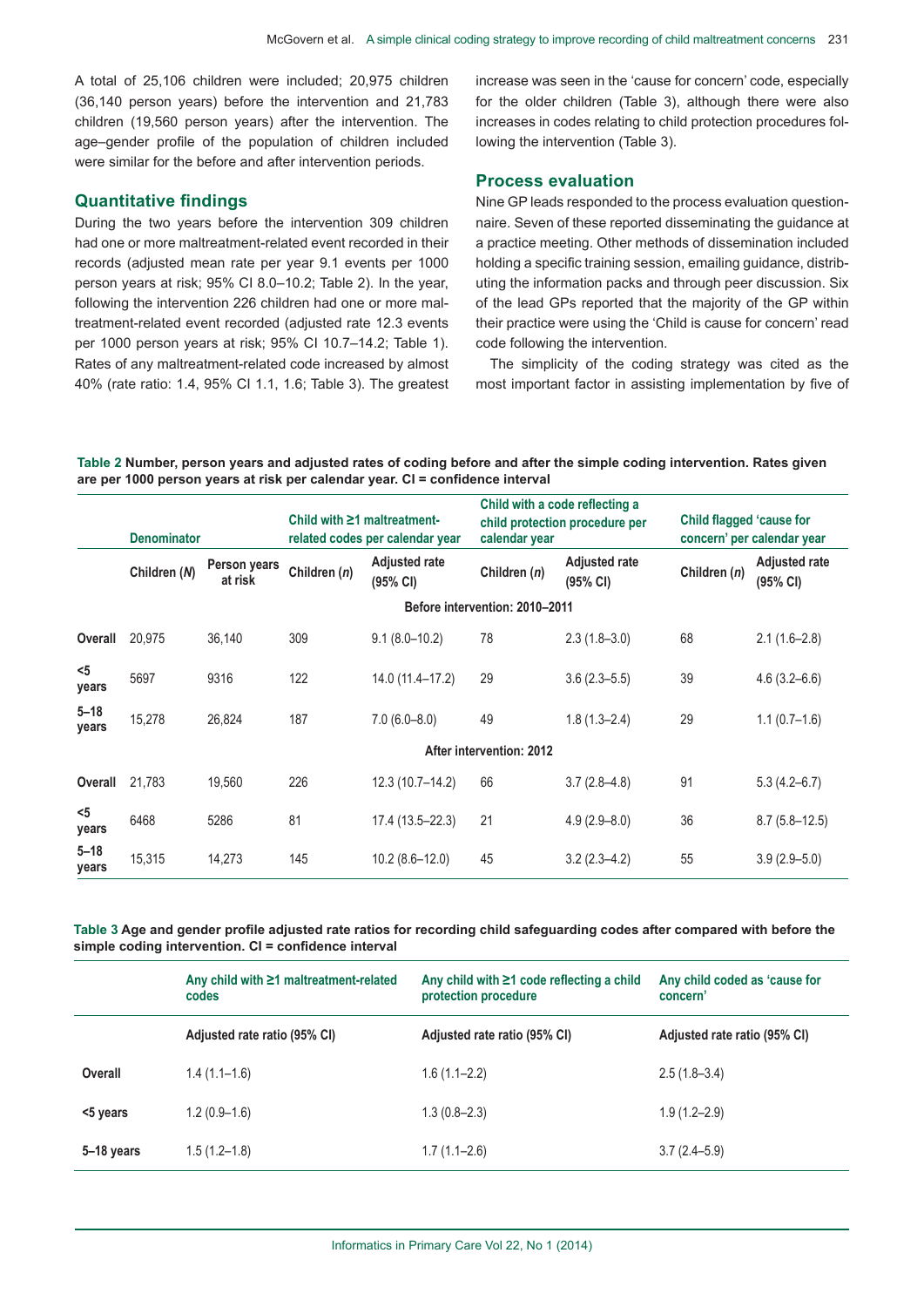the GP leads. Time pressures in general practice, including lack of dedicated time for coding and changing IT systems, were cited as barriers to coding.

In teleconference feedback one GP lead felt education around coding safeguarding concerns had improved overall awareness of safeguarding. Other clinicians stated it was difficult to code this type of issue during the consultation because computer screens are generally visible to patients. There was clinician fear of damaging the patient–doctor relationship and fear of possible legal consequences if patients were aware of these codes being entered into the electronic record. Clinicians who did use these clinical codes stated they tended to code when patient or family had left the consultation room.

Some practices utilised safeguarding data entry templates to facilitate coding but found that free text entry was still used to record safeguarding concerns. Two of the practices reported that local policy and other local drivers meant that they had to use the code list selected by their locality. One local safeguarding board had imposed its own safeguarding template with different codes.

Administrative staff with specific responsibility for recording safeguarding data 'Safeguarding Clerks' already existed in one practice. They were responsible for coding data from clinical correspondence under the instruction of the GP clinical lead. They reported using the clinical codes listed. Another practice reported that coding in the consultation was left to the family physician, although a health visitor did have access to the notes and sometimes code cases in the practice computerised medical records. Other practices reported how health visitors are no longer based in the practice, and there was only sporadic sharing of information about children they considered to be a cause for concern.

## **DISCUSSION**

Despite time pressures and competing priorities within general practice, the simple coding strategy increased coding of maltreatment-related problems in children registered at 10 general practices in England. There were increases in codes relating to child protection procedures as well as in the 'cause for concern' code, which was the target of the coding strategy.

### **Comparison with the literature**

There is an estimated 4%–16% of children who are subject to abuse annually.**5** Despite improvements the coding rates seen here are much lower than this estimate. This gap may be explained by a continued reluctance by GPs to code maltreatment-related problems in the child's records (14), suboptimal recognition and/or sub-optimal use of health services use by maltreated and vulnerable children.

## **Limitations of the method**

The study is limited by the lack of a control group of practices. We are therefore unable to conclusively demonstrate that the improvements observed were caused by the intervention and not by external factors, such as changes in safeguarding GP training, high profile safe guarding cases and other factors. Because the actual numbers of maltreatment-related codes in each practice are relatively small, the data are particularly sensitive to changes in case-mix within the practice. For example if a vulnerable family with several children were to register during the 'after' time period, that may result in a rise in maltreatment-related codes. However, such changes in case mix were unlikely to have occurred in all 10 practices and the increase that we saw exceeded the 10% per year increase which has been reported in analyses of large and representative sample of UK primary care data.**<sup>2</sup>**

Generalisability may be limited. GP practices involved were volunteer practices with GP leads that had an interest in child safeguarding or other relevant area of expertise who had been involved in the consensus development of the coding strategy. Implementation of this coding strategy in practices without the same buy-in may prove less effective. However, all UK practice are now required to have a child safeguarding lead, who could act as the 'lead GP' for implementation within their practice. Conversely, the impact of this coding strategy may be greater in non-expert practices as their baseline coding rate may be lower; three of the 10 practices in our sample already had coding strategies in place.

## **Implications of the findings**

There is no nationally agreed strategy for coding child maltreatment concerns in primary care. A national guideline would help guide local safeguarding boards and GP computer groups in each locality and facilitate improved recording. Application of the simple coding strategy improved coding of maltreatment-related problems and this approach could underpin any such national strategy. GPs can also adopt this coding strategy to improve their recording of maltreatmentrelated concerns.

## **Further research**

Continuity of care is important in establishing a therapeutic relationship in primary care and has many dimensions from good record keeping to personal continuity.**15** As the primary care workforce becomes more mobile, clinical record continuity becomes ever more important. Whilst national guidelines recommend coding the entire spectrum of maltreatment concerns**8,9** clinicians are very sensitive to the implications of putting codes into records that may affect their relationship with the patients.**16** Although there has been has been little analysis of whether GP concerns about recording safeguarding data are reflected in patient's attitudes and beliefs, indirect evidence suggests that at least some parents are deterred from seeking care from a GP due to fears about their surveillance role and potential for a long-lasting and stigmatising label to be given to the child or family.**17,18** Further analysis is required into how acceptable it is to patient's to have a 'cause for concern' code in their child's record. This is particularly important as patients have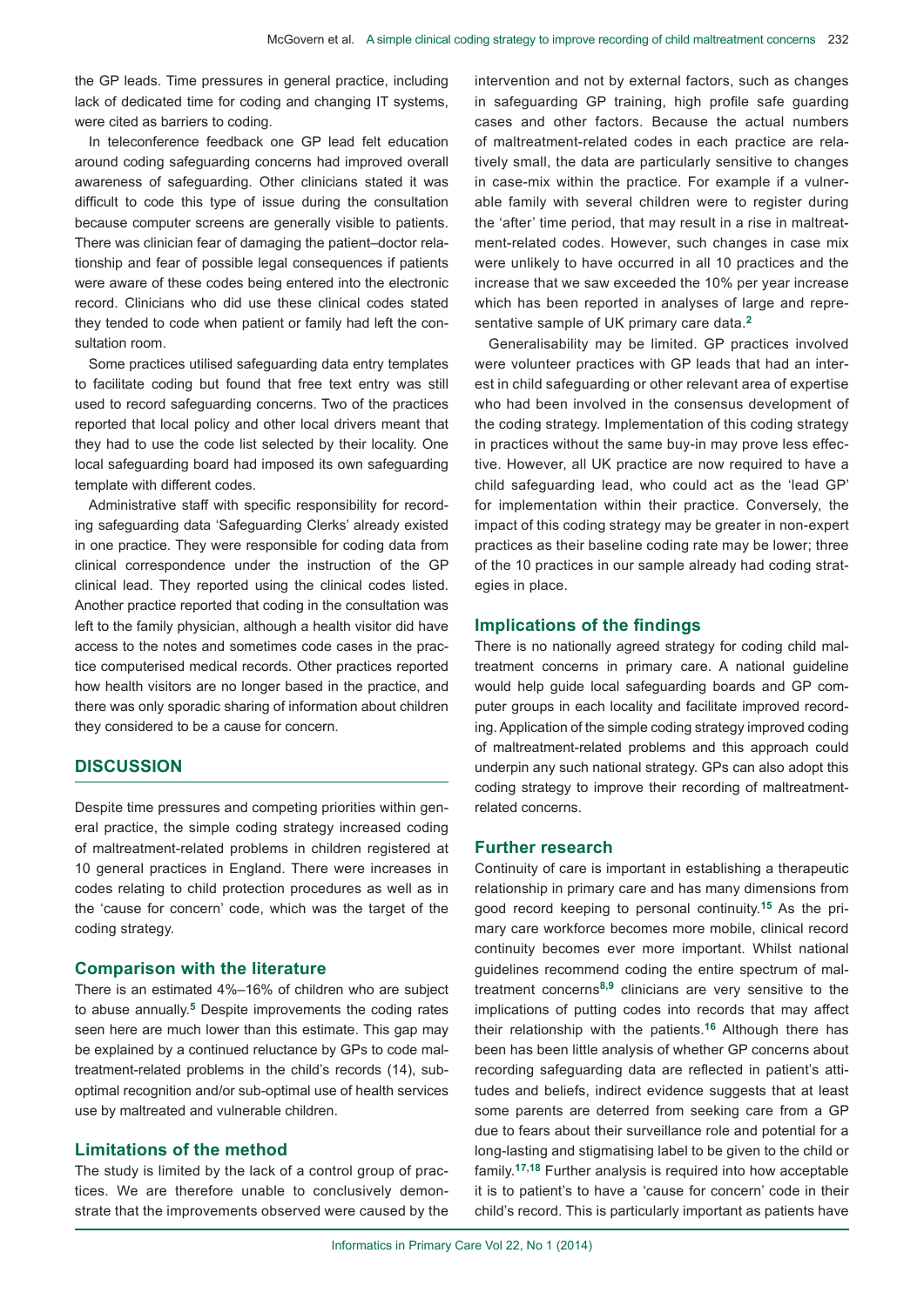increasing access to their own records and especially as the UK's Department of Health has mandated that all family practices should offer online access to the records of their patients; effective in 2015.**<sup>19</sup>**

Given the policy emphasis from NICE guidance and GMC recommendations on recording, the use of read codes is a surrogate marker for the quality of child safeguarding in general practice. It is likely that recording of concerns is a necessary but not sufficient part of responding to child maltreatment and related problems. Whilst recording and coding concerns is the first step in responding we do not know how coding changes subsequent management of the child and family or what the impact of improving coding is on child or family outcomes. A quality improvement trial involving larger number of practices would enable exploration of whether care benefits for vulnerable children resulting from improving data recording outweigh the risks and concerns surrounding coding.

## **CONCLUSION**

A simple coding strategy can improve the coding of maltreatment-related concerns by GPs. Further research should investigate how recording can best support the doctor–patient relationship.

## **REFERENCES**

- **1.** Royal College of General Practitioners. Safeguarding Children & Young People: A Toolkit for General Practice 2011. Accessed: 03 Oct 2014. Available from: [http://www.rcgp.org.uk/~/media/](http://www.rcgp.org.uk/~/media/Files/CIRC/Safeguarding%20Children%20Module%20One/Safeguarding-Children-and-Young-People-Toolkit.ashx) [Files/CIRC/Safeguarding%20Children%20Module%20One/](http://www.rcgp.org.uk/~/media/Files/CIRC/Safeguarding%20Children%20Module%20One/Safeguarding-Children-and-Young-People-Toolkit.ashx) [Safeguarding-Children-and-Young-People-Toolkit.ashx](http://www.rcgp.org.uk/~/media/Files/CIRC/Safeguarding%20Children%20Module%20One/Safeguarding-Children-and-Young-People-Toolkit.ashx).
- **2.** Woodman J, Freemantle N, Allister J, de Lusignan S, Gilbert R and Petersen I. Variation in recorded child maltreatment concerns in UK primary care records: a cohort study using The Health Improvement Network (THIN) database. *PLoS One* 2012;7(11):e49808. Epub 2012/12/05. [http://dx.doi.org/10.1371/](http://dx.doi.org/10.1371/journal.pone.0049808) [journal.pone.0049808](http://dx.doi.org/10.1371/journal.pone.0049808). PMid:23209604; PMCid:PMC3509120.
- **3.** Woodman J, Allister J, Rafi I, de Lusignan S, Belsey J, Petersen I et al. A simple approach to improve recording of concerns about child maltreatment in primary care records: developing a quality improvement intervention. *The British journal of general practice: The Journal of the Royal College of General Practitioners* 2012;62(600):e478–86. Epub 2012/07/12. <http://dx.doi.org/10.3399/bjgp12X652346>. PMid:22781996; PMCid:PMC3381274.
- **4.** Finkelhor D, Turner H, Ormrod R and Hamby SL. Violence, abuse, and crime exposure in a national sample of children and youth. *Pediatrics* 2009;124(5):1411–23. Epub 2009/10/07. <http://dx.doi.org/10.1542/peds.2009-0467>. PMid:19805459.
- **5.** Gilbert R, Widom CS, Browne K, Fergusson D, Webb E and Janson S. Burden and consequences of child maltreatment in high-income countries. *Lancet* 2009;373(9657):68–81. Epub 2008/12/06. [http://dx.doi.org/10.1016/S0140-6736\(08\)61706-7](http://dx.doi.org/10.1016/S0140-6736(08)61706-7).

## **NOTES**

## **Funding**

The study of 11 practices was designed, registered and funded as an audit. The audit was coordinated by the RCGP-Clinical Innovation and Research Centre and funded by the Health Care Quality Improvement Partnership. Jenny Woodman was funded by a Medical Research Council/Economic and Social Research Council interdisciplinary Ph.D. studentship. Ruth Gilbert is an investigator with the Department of Health funded Policy Research Unit for Children, young people and families.

## **Ethical considerations**

This study observed the quality of recording of safeguarding concerns and the simple intervention was educating clinicians about how to implement a nationally agreed standard for recording. It is therefore defined as a clinical audit and as such did not require ethics committee review.**20** All practices consented to the extraction of anonymised data for audit purposes.

## **Competing interests**

The authors have declared no competing interests.

## **Acknowlegements**

The authors would like to thank the participating practices and GP leads.

- **6.** Gonzalez-Izquierdo A, Woodman J, Copley L, van der Meulen J, Brandon M, Hodes D et al. Variation in recording of child maltreatment in administrative records of hospital admissions for injury in England, 1997-2009. *Archives of Disease in Childhood* 2010;95(11):918–25. Epub 2010/07/22. [http://dx.doi.org/10.1136/adc.2009.180216.](http://dx.doi.org/10.1136/adc.2009.180216) PMid:20647257.
- **7.** Woodman J, Brandon M, Bailey S, Belderson P, Sidebotham P and Gilbert R. Healthcare use by children fatally or seriously harmed by child maltreatment: analysis of a national case series 2005-2007. *Archives of Disease in Childhood* 2011;96(3):270–5. Epub 2011/01/19. [http://dx.doi.org/10.1136/](http://dx.doi.org/10.1136/adc.2010.190314) [adc.2010.190314.](http://dx.doi.org/10.1136/adc.2010.190314) PMid:21242231.
- **8.** National Institute for Health and Clinical Excellence. When to suspect child maltreatment (CG89)2009. Available from: [http://](http://www.nice.org.uk/CG89) [www.nice.org.uk/CG89](http://www.nice.org.uk/CG89).
- **9.** General Medical Council. Protecting Children and Young People: The Responsibilities of All Doctors, 2012.
- **10.** Department for Education. Working together to safeguard children. 2013. Accessed: 03 Oct 2014. Available from: [https://www.gov.uk/](https://www.gov.uk/government/publications/working-together-to-safeguard-children) [government/publications/working-together-to-safeguard-children.](https://www.gov.uk/government/publications/working-together-to-safeguard-children)
- **11.** Kumarapeli P and de Lusignan S. Using the computer in the clinical consultation; setting the stage, reviewing, recording, and taking actions: multi-channel video study. *Journal of the American Medical Informatics Association* 2013;20(e1):e67–75. [http://](http://dx.doi.org/10.1136/amiajnl-2012-001081) [dx.doi.org/10.1136/amiajnl-2012-001081.](http://dx.doi.org/10.1136/amiajnl-2012-001081) Epub 2012/12/18.
- **12.** Royal College of General Practitioners. Safeguarding children and young people: a toolkit for general practice, 2011. Available